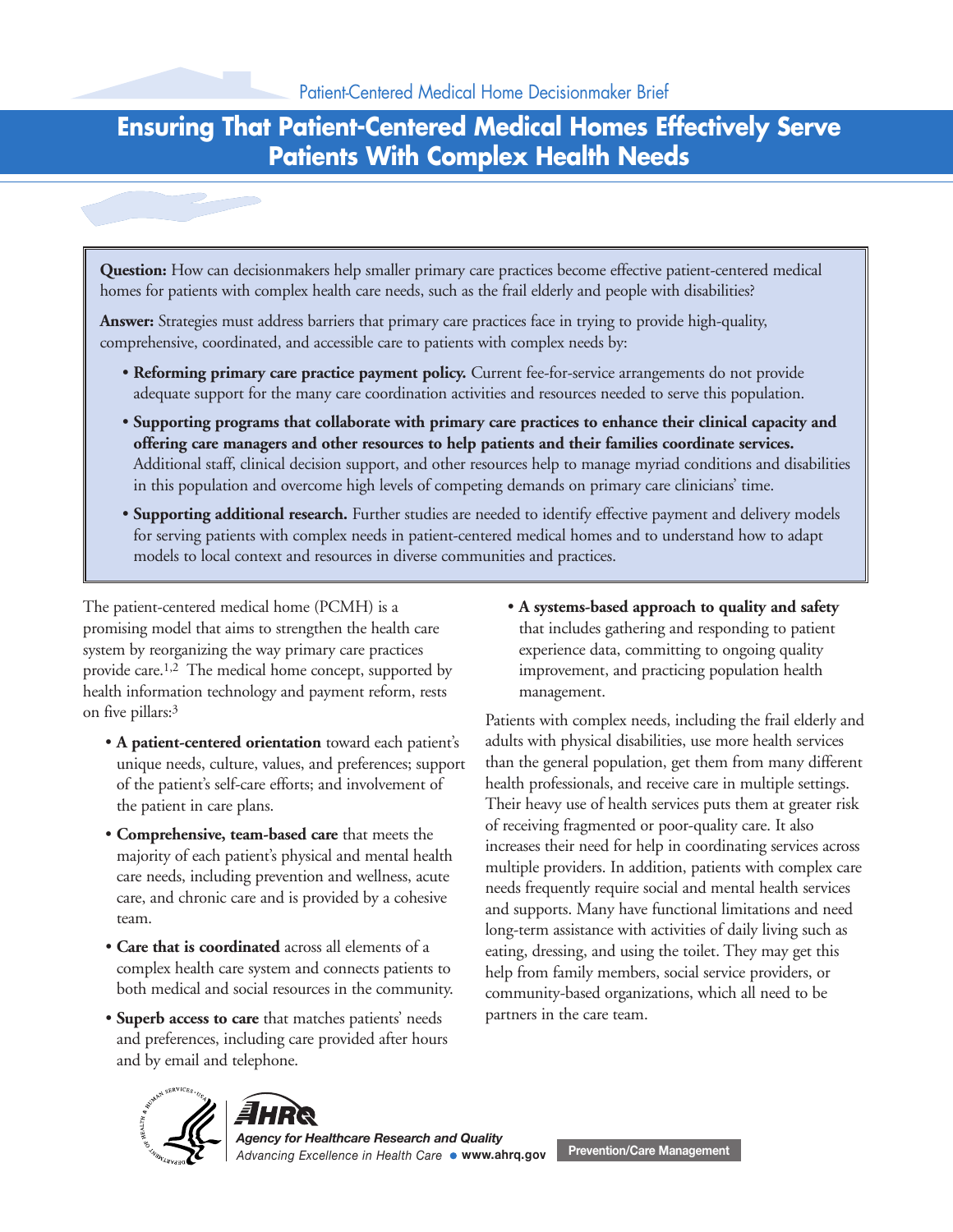PCMHs could help improve health outcomes and lower deliver better care to patients with complex needs. These health care costs for patients with complex needs by programs, reviewed in a recent paper prepared for range of social and mental health services. Primary care to support PCMHs in providing better care to these practices that enhance their capacity to serve patients with patients. The programs share the following features: complex needs may also become more effective in **• Focusing on the most costly patients.** Most are recognizing needs and coordinating services for the **• Focusing on the most costly patients.** Most are

Primary care clinicians and their staff often face barriers to private health plans, have begun to pay primary care providing comprehensive, coordinated, high-quality care practices for time spent providing comprehensive and to patients with complex needs. First among them are coordinated care to these patients. The most convolutions are reimbursed.<br>
The most common form of payment—fee-for-service<br>
(FFS)—covers procedures, tests, and clinic visits. It does<br>
for long-term services and supports, or time spent assessing the need<br>
for

making it difficult to keep up with the latest developments<br>
in medical care and social supports for a wide array of<br>
disabling conditions. Primary care practices must also<br>
prioritize acute care problems that often bring

A variety of programs across the country are using and referral tracking systems; monitor utilization and innovative approaches to help primary care practices

coordinating the medical care they deliver with a wide AHRQ4, offer useful lessons for decisionmakers who want

- recognizing needs and coordinating services for the eligible for Medicaid or Medicare or both programs<br>broader patient population. because they have very low incomes and are over age **Primary care practices face many barriers to providing** 65 or disabled. In an effort to lower total care costs,<br> **PCMH care to patients with complex needs.** State Medicaid agencies, along with a few demonstration programs
	-
	-
- **Innovative programs support primary care practices** in-home assessments; staff 24/7 telephone lines to **to improve care for patients with complex needs.** complement the practice's after-hours coverage; set up electronic health records, Web-based IT registries,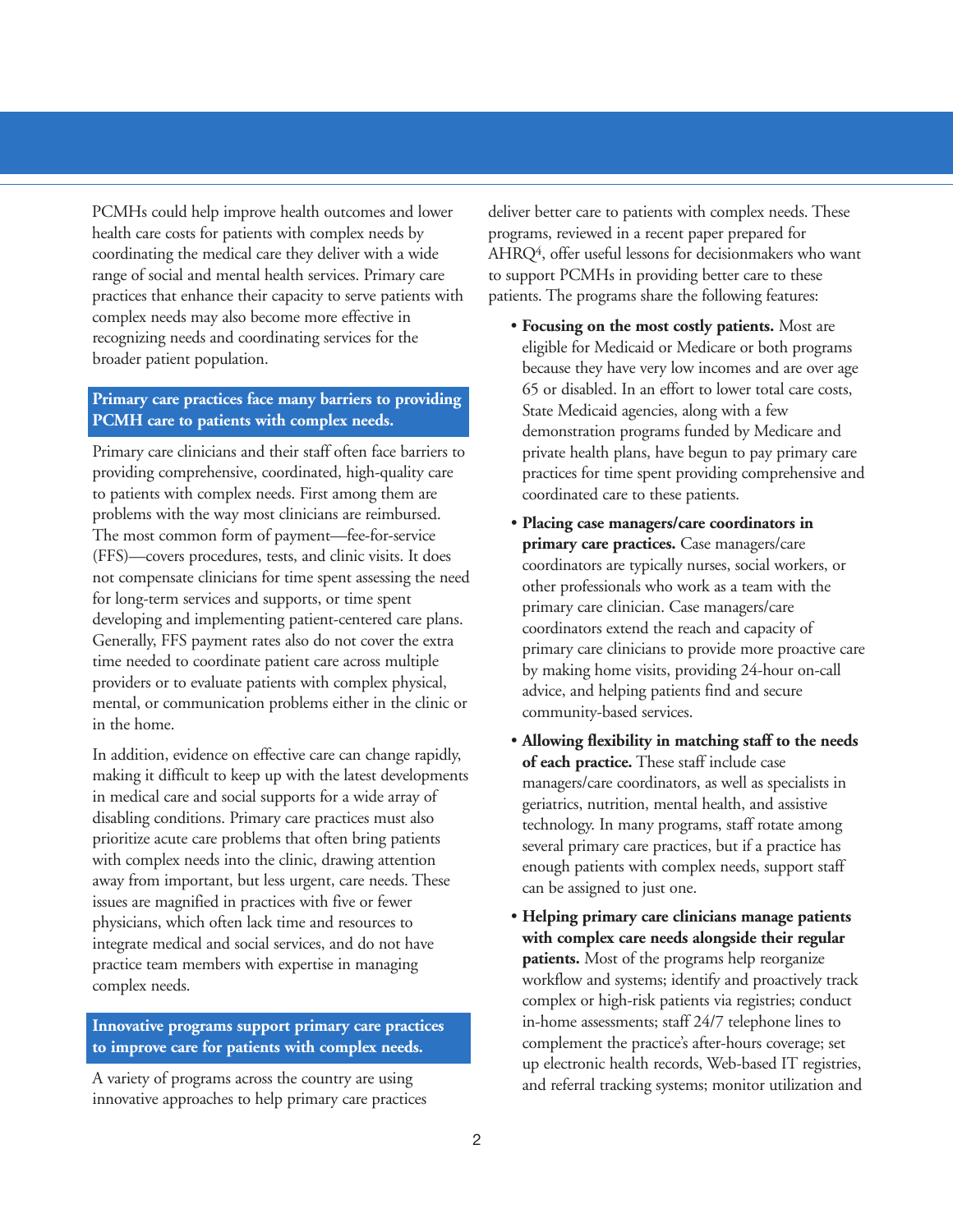**practices for time required to care for people with**

be geared toward care coordination and enhanced access<br>for patients with complex needs. Bundled or global<br>payments, which give providers flexibility to deliver care in<br>the least costly setting, are an alternative approach. out of the house and to coordinate medications and payments to primary care practices to compensate them<br>services across settings. The experience of innovative for the extra time and resources involved in patientservices across settings. The experience of innovative for the extra time and resources involved in patient-<br>programs suggests that enhanced primary care payments<br>and global fees may lower overall health care costs by<br>redu

quality indicators to identify areas for improvement; payment policies across payers would also help smaller and engage practices in peer learning collaboratives. practices by standardizing the incentives to become PCMHs and to improve care for patients with complex • **Paying additional fees to compensate primary care** needs.

**complex care needs.** Most of the innovative 2. **Support programs that collaborate with primary care** programs augment current payment to primary care **practices to enhance clinical capacity, and offer case** practices with a monthly amount per patient, **managers/care coordinators and other resources to help** sometimes adjusted to reflect disease or condition **patients and their families coordinate services.** Case complexity, which enables the practices to spend time managers/care coordinators who work in partnership with on comprehensive assessment and care coordination. primary care practices can help clinicians provide more **Decisionmakers can support smaller primary care**<br> **practices in becoming effective PCMHs for patients**<br>
who can proactively assess and coordinate patients' and<br>
families' medical and nonmedical needs as well as facilitate access to community-based long-term services and Decisionmakers can help overcome barriers that primary supports are critical members of the expanded primary care practices encounter in becoming effective PCMHs for care team. Primary care clinicians value readily availab care practices encounter in becoming effective PCMHs for<br>patients with complex needs. Policies and strategies require<br>action on three fronts:<br>action on three fronts:<br>action on three fronts:<br>action on three fronts:<br>action o 1. **Reimburse practices for the time and skills needed**<br> **Exerce particular to serve partients with complex care needs effectively.**<br>
Reforms to primary care payment policy in the Medicare<br>
and Medicaid programs, as well a